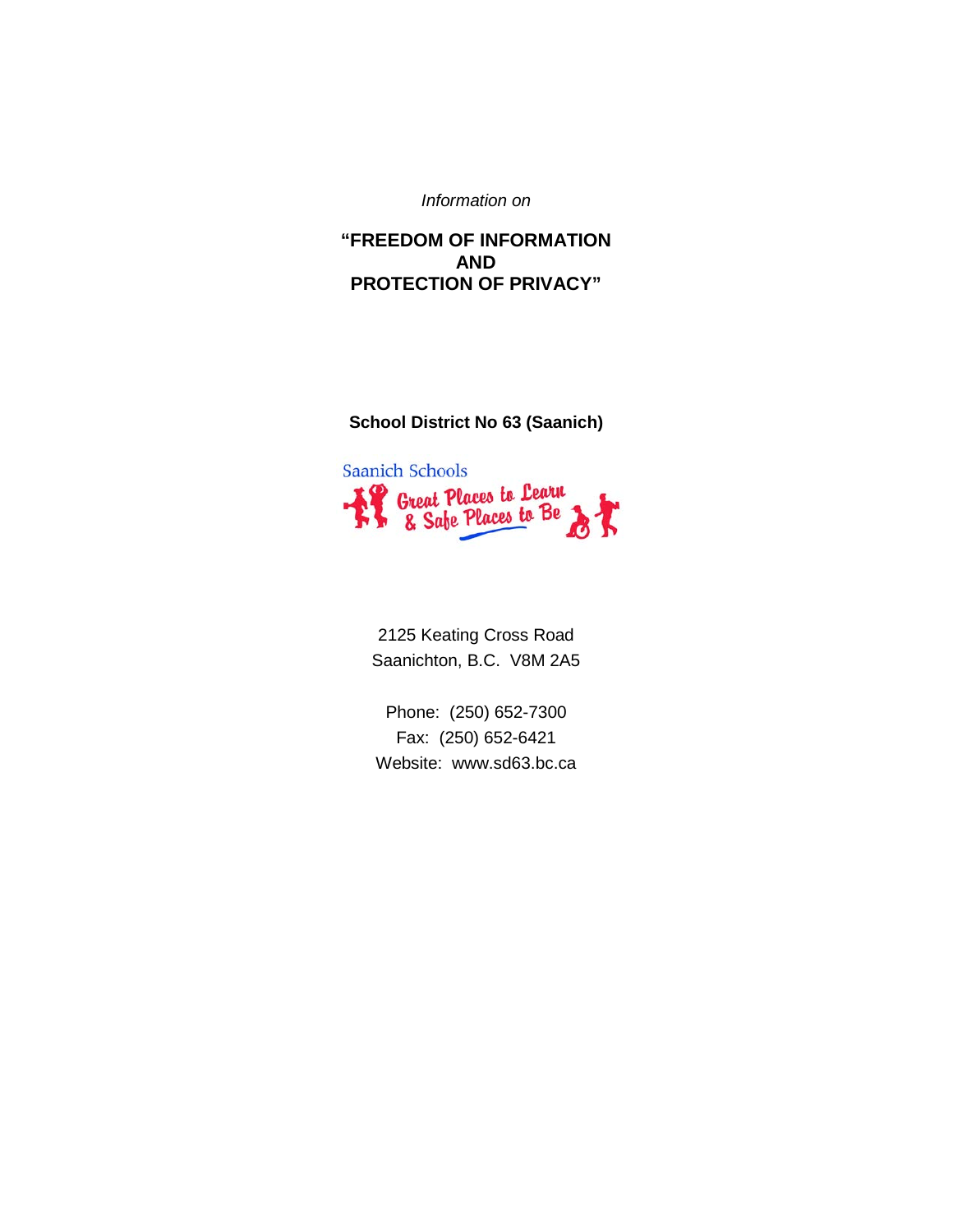### **Introduction**

The *Freedom of Information and Protection of Privacy Act* (the Act) has been in effect for provincial government ministries since October 1993 and as of October 1994, the legislation covers local public bodies including school districts.

The objective of the *Act* is to make public institutions more open and accountable and to protect individual privacy by:

- giving the public a right of access to records;
- giving individuals a right of access to, and a right to request correction of, personal information about themselves;
- specifying limited exceptions to the right of access
- preventing the unauthorized collection, use or disclosure of personal information by public bodies; and
- providing for an independent review of decisions made under the Act.

It is important that both the public and school district employees are aware of the basic principles of the *Act* and know who to contact for further information.

# **Access to Information**

The new information and privacy legislation is not intended to replace the normal process of providing information. For the most part, it is expected that district staff will continue to respond to the majority of oral and written information requests on an informal and voluntary basis.

However, in those instances where someone requests information that normally would not be provided, the requester now has the right to make a formal access request. The school district must formally respond, **within 30 calendar days of the request**, by either providing the information in whole or in part, or by explaining why the information cannot be released.

Requested information must be in the form of a record. Records are defined as: books, documents, maps, drawings, photographs, letters, vouchers, papers and any other thing on which information is recorded or stored by graphic, electronic or mechanical means. In certain circumstances, a fee may be charged for providing copies of records.

There are situations where a record can be withheld, but they are limited to specific provisions of the *Act*. Most of the provisions for withholding information are discretionary. In other words, even if the school district is permitted to refuse access, there is no obligation to do so. However, in some situations such as a request for **someone else's personal information, refusal to disclose information is mandatory**.

### **Protection of Privacy**

The other important component of the *Act* is the recognition that an individual's personal information belongs to them and they have a right to privacy. Most personal information held in the school district is about individual students or employees.

Personal information is defined as recorded information about an **identifiable individual** and includes such things as an individual's name, address, phone number, ethnicity, religion, age, marital status, any identifying number or symbol, education, employment, medical or psychiatric history and anyone else's personal opinions about the individual.